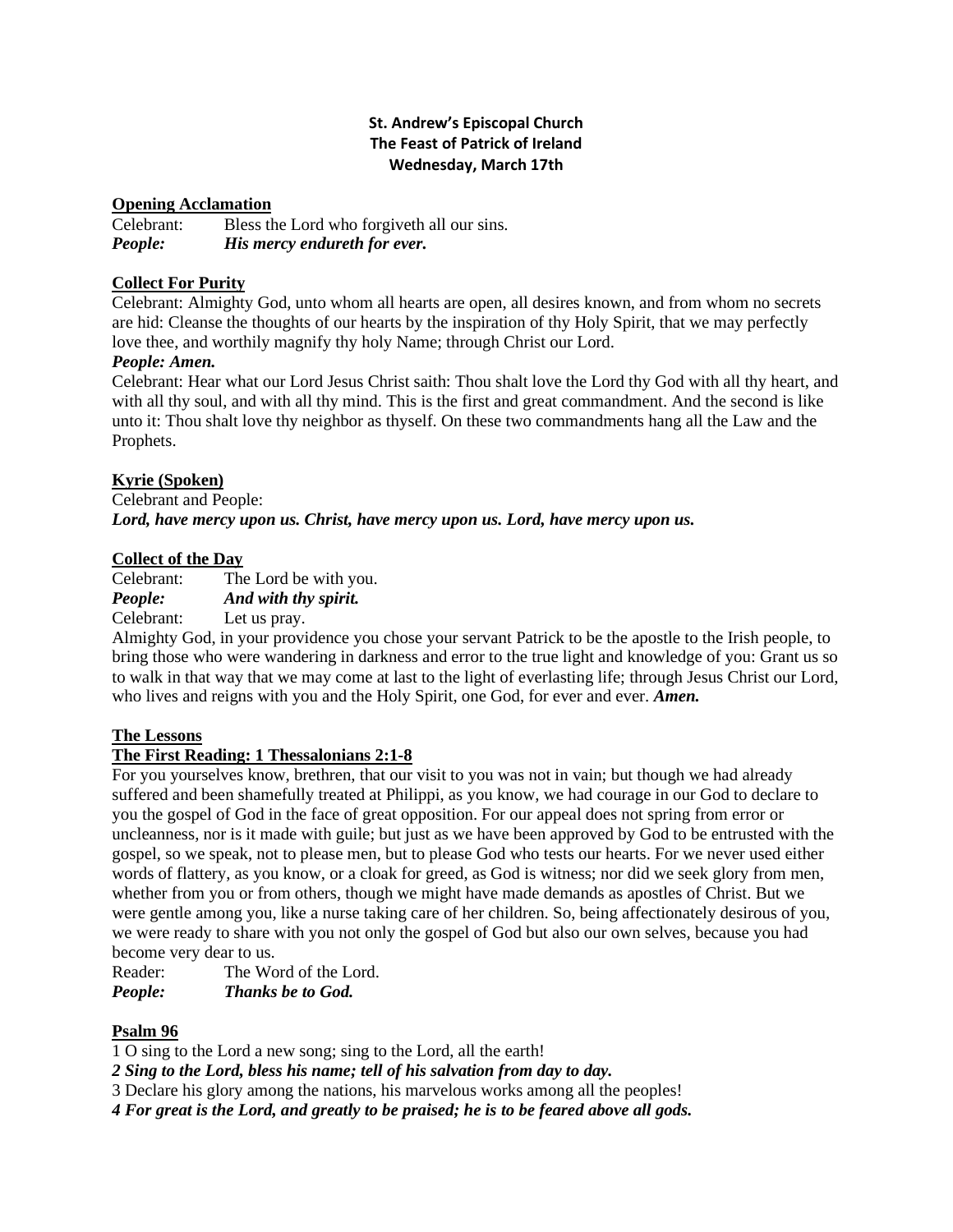5 For all the gods of the peoples are idols; but the Lord made the heavens.

*6 Honor and majesty are before him; strength and beauty are in his sanctuary.*

7 Ascribe to the Lord, O families of the peoples, ascribe to the Lord glory and strength!

*8 Ascribe to the Lord the glory due his name; bring an offering, and come into his courts!*

9 Worship the Lord in holy array; tremble before him, all the earth!

## *10 Say among the nations, "The Lord reigns! Yea, the world is established, it shall never be moved; he will judge the peoples with equity."*

11 Let the heavens be glad, and let the earth rejoice; let the sea roar, and all that fills it;

*12 let the field exult, and everything in it! Then shall all the trees of the wood sing for joy*

13 before the Lord, for he comes, for he comes to judge the earth. He will judge the world with righteousness, and the peoples with his truth.

## **The Gospel: Matthew 28:16-20**

Celebrant: The Holy Gospel of our Lord Jesus Christ according to St. Matthew. *People: Glory be to thee, O Lord.*

Now the eleven disciples went to Galilee, to the mountain to which Jesus had directed them. And when they saw him they worshiped him; but some doubted. And Jesus came and said to them, "All authority in heaven and on earth has been given to me. Go therefore and make disciples of all nations, baptizing them in the name of the Father and of the Son and of the Holy Spirit, teaching them to observe all that I have commanded you; and lo, I am with you always, to the close of the age."

Celebrant: This is the Gospel of the Lord.

*People: Praise be to thee O Christ.*

## **The Sermon**

The Reverend Harold V. Reed

## **The Nicene Creed**

Celebrant and People: *I believe in one God, the Father, the Almighty, maker of heaven and earth, and of all things visible and invisible; And in one Lord Jesus Christ, the only-begotten Son of God, begotten of his Father before all worlds, God of God, Light of Light, very God of very God, begotten, not made, being of one substance with the Father; by whom all things were made; who for us men and for our salvation came down from heaven, and was incarnate by the Holy Ghost of the Virgin Mary, and was made man; and was crucified also for us under Pontius Pilate; he suffered and was buried; and the third day he rose again according to the Scriptures, and ascended into heaven and sitteth on the right hand of the Father; and he shall come again, with glory, to judge both the quick and the dead; whose kingdom shall have no end. And I believe in the Holy Ghost, the Lord, and Giver of Life, who proceedeth from the Father and the Son; who with the Father and the Son together is worshiped and glorified; who spake by the Prophets. And I believe one holy Catholic and Apostolic Church; I acknowledge one Baptism for the remission of sins; and I look for the resurrection of the dead, and the life of the world to come. Amen.*

## **The Prayer For The State**

[Prayer for the world and St. Andrew's]

Celebrant: Let us pray for the whole state of Christ's Church and the world.

Almighty and everliving God, who in thy holy Word hast taught us to make prayers, and supplications, and to give thanks for all men: Receive these our prayers which we offer unto thy divine Majesty, beseeching thee to inspire continually the Universal Church with the spirit of truth, unity, and concord; and grant that all those who do confess thy holy Name may agree in the truth of thy holy Word, and live in unity and godly love.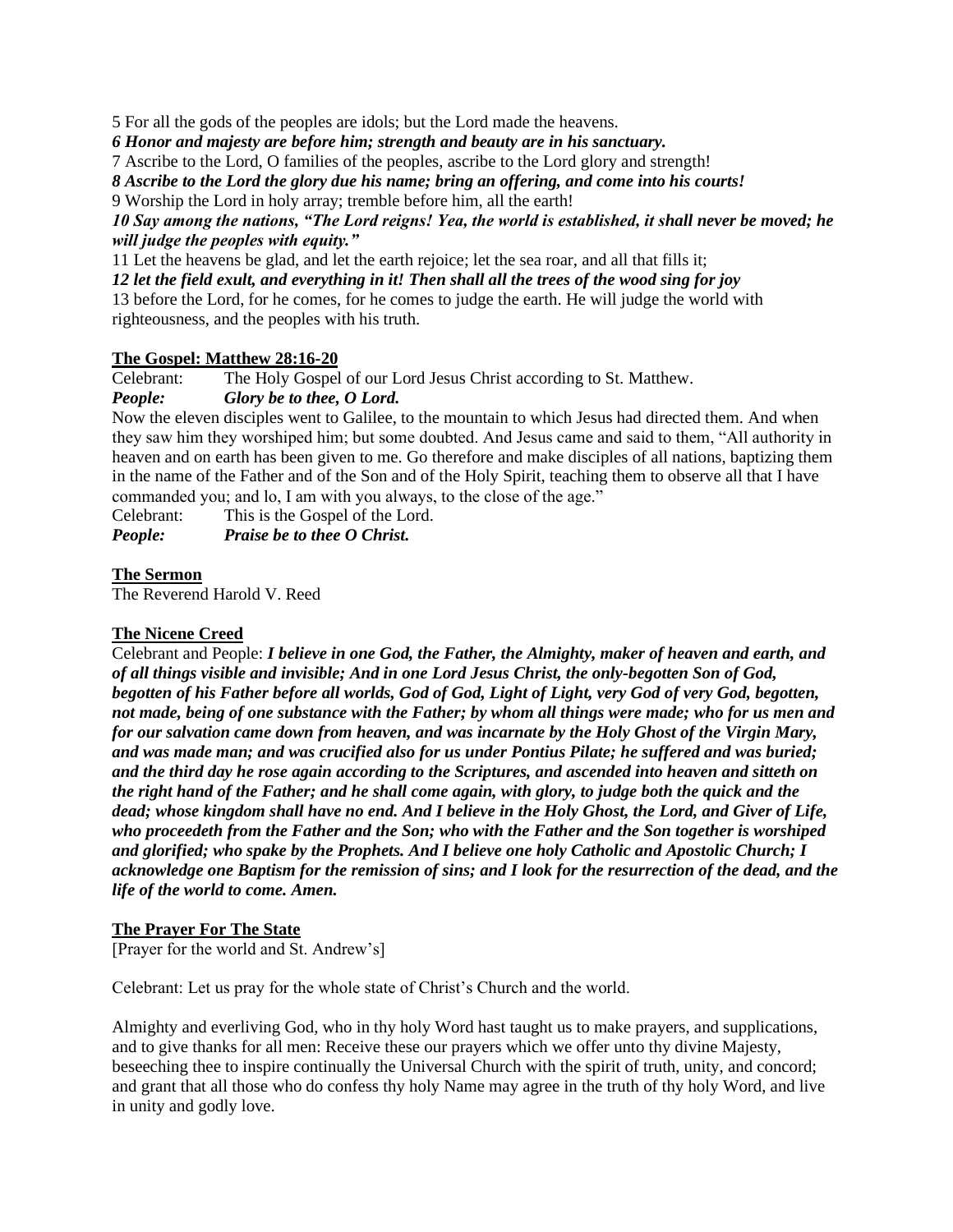Give grace, O heavenly Father, to all bishops and other ministers, that they may, both by their life and doctrine, set forth thy true and lively Word, and rightly and duly administer thy holy Sacraments.

And to all thy people give thy heavenly grace, and especially to this congregation here present; that, with meek heart and due reverence, they may hear and receive thy holy Word, truly serving thee in holiness and righteousness all the days of their life.

We beseech thee also so to rule the hearts of those who bear the authority of government in this and every land, that they may be led to wise decisions and right actions for the welfare and peace of the world.

Open, O Lord, the eyes of all people to behold thy gracious hand in all thy works, that, rejoicing in thy whole creation, they may honor thee with their substance, and be faithful stewards of thy bounty.

And we most humbly beseech thee, of thy goodness, O Lord, to comfort and succor all those who, in this transitory life, are in trouble, sorrow, need, sickness, or any other adversity.

And we also bless thy holy Name for all thy servants departed this life in thy faith and fear, beseeching thee to grant them continual growth in thy love and service; and to grant us grace so to follow the good examples of all thy saints, that with them we may be partakers of thy heavenly kingdom.

Grant these our prayers, O Father, for Jesus Christ's sake, our only Mediator and Advocate. Amen.

#### **The Confession of Sin and Absolution**

Celebrant: Ye who do truly and earnestly repent you of your sins, and are in love and charity with your neighbors, and intend to lead a new life, following the commandments of God, and walking from henceforth in his holy ways: Draw near with faith, and make your humble confession to Almighty God.

Celebrant and People: *Almighty God, Father of our Lord Jesus Christ, maker of all things, judge of all men: We acknowledge and bewail our manifold sins and wickedness, which we from time to time most grievously have committed, by thought, word, and deed, against thy divine Majesty, provoking most justly thy wrath and indignation against us. We do earnestly repent, and are heartily sorry for these our misdoings; the remembrance of them is grievous unto us, the burden of them is intolerable. Have mercy upon us, have mercy upon us, most merciful Father; for thy Son our Lord Jesus Christ's sake, forgive us all that is past; and grant that we may ever hereafter serve and please thee in newness of life, to the honor and glory of thy Name; through Jesus Christ our Lord. Amen.*

Celebrant: Almighty God, our Heavenly Father, who of his great mercy hath promised forgiveness of sins to all those who with hearty repentance and true faith turn unto him, have mercy upon you, pardon and deliver you from all your sins, confirm and strengthen you in all goodness, and bring you to everlasting life; through Jesus Christ our Lord. *Amen.*

#### Celebrant:

Hear the word of God all who truly turned to him. Come unto me, all ye that travail and are heavy laden, and I will refresh you.

For God so loved the world, that he gave his only-begotten Son, to the end that all that believe in him should not perish, but have everlasting life.

This is a true saying, and worthy of all men to be received, that Christ Jesus came into the world to save sinners.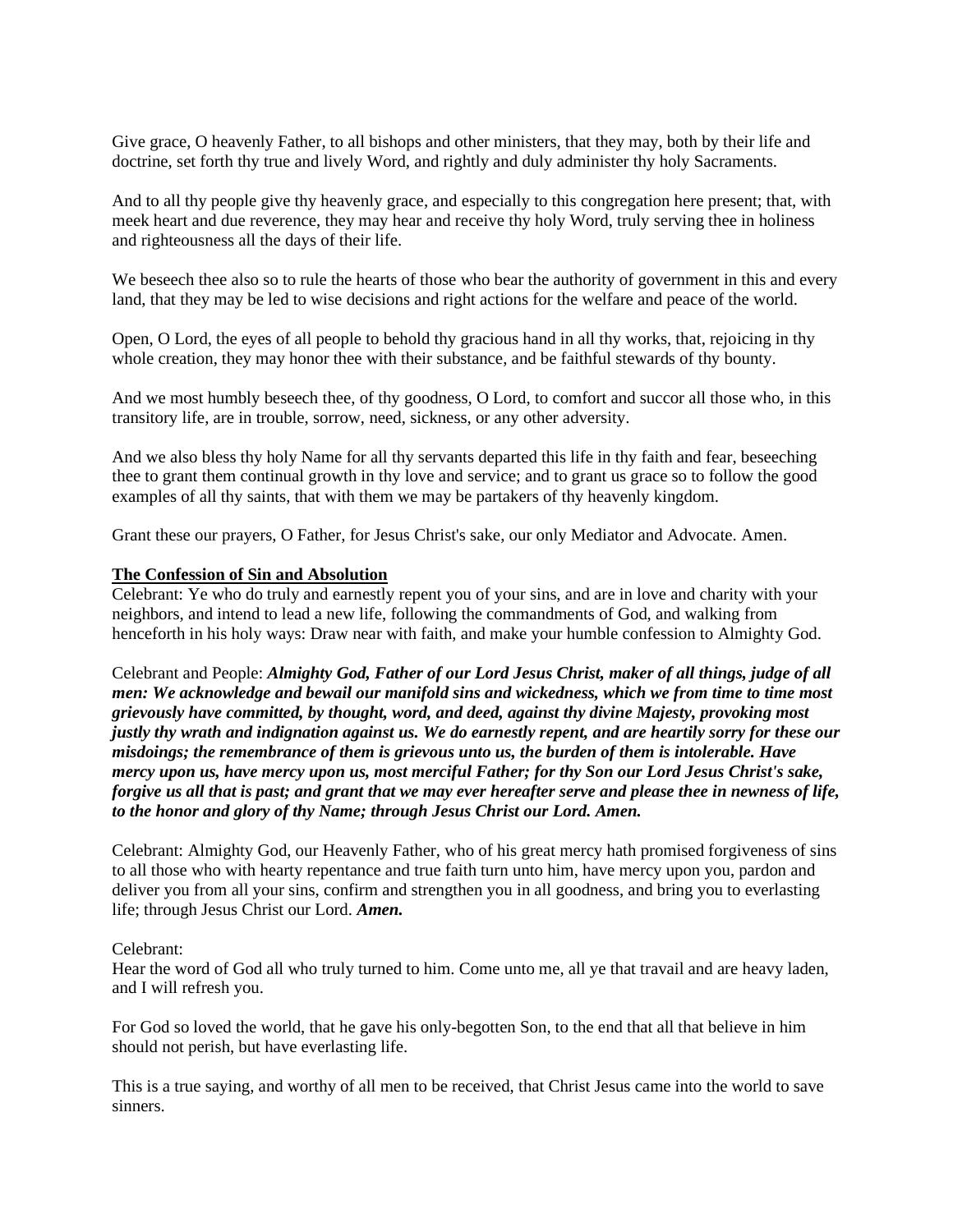If any man sin, we have an Advocate with the Father, Jesus Christ the righteous; and he is the perfect offering for our sins, and not for ours only, but for the sins of the whole world.

### **The Peace**

Celebrant: May the peace of the Lord be always with you. *People: And with thy Spirit.* (Stay in place and greet one another with the sign of peace in the name of the Lord)

Celebrant: Walk in love, as Christ loved us and gave himself up for us, an offering and sacrifice to God.

### **The Great Thanksgiving: Eucharistic Prayer I**

| People:    | It is meet and right so to do.        |
|------------|---------------------------------------|
| Celebrant: | Let us give thanks unto our Lord God. |
| People:    | We lift them up unto the Lord.        |
| Celebrant: | Lift up your hearts.                  |
| People:    | And with thy spirit.                  |
| Celebrant: | The Lord be with you.                 |

It is very meet, right, and our bounden duty, that we should at all times, and in all places, give thanks unto thee, O Lord, holy Father, almighty, everlasting God.

### [Proper Preface]

Therefore with Angels and Archangels, and with all the company of heaven, we laud and magnify thy glorious Name; evermore praising thee, and singing.

### **Sanctus (Spoken):**

Celebrant and People: *Holy, holy, holy, Lord God of Hosts: Heaven and earth are full of thy glory. Glory be to thee, O Lord Most High. Blessed is he that cometh in the name of the Lord. Hosanna in the highest.*

All glory be to thee, Almighty God, our heavenly Father, for that thou, of thy tender mercy, didst give thine only Son Jesus Christ to suffer death upon the cross for our redemption; who made there, by his one oblation of himself once offered, a full, perfect, and sufficient sacrifice, oblation, and satisfaction, for the sins of the whole world; and did institute, and in his holy Gospel command us to continue, a perpetual memory of that his precious death and sacrifice, until his coming again.

For in the night in which he was betrayed, he took bread; and when he had given thanks, he broke it, and gave it to his disciples, saying, "Take, eat, this is my Body, which is given for you. Do this in remembrance of me."

Likewise, after supper, he took the cup; and when he had given thanks, he gave it to them, saying, "Drink ye all of this; for this is my Blood of the New Testament, which is shed for you, and for many, for the remission of sins. Do this, as oft as ye shall drink it, in remembrance of me."

Wherefore, O Lord and heavenly Father, according to the institution of thy dearly beloved Son our Savior Jesus Christ, we, thy humble servants, do celebrate and make here before thy divine Majesty, with these thy holy gifts, which we now offer unto thee, the memorial thy Son hath commanded us to make; having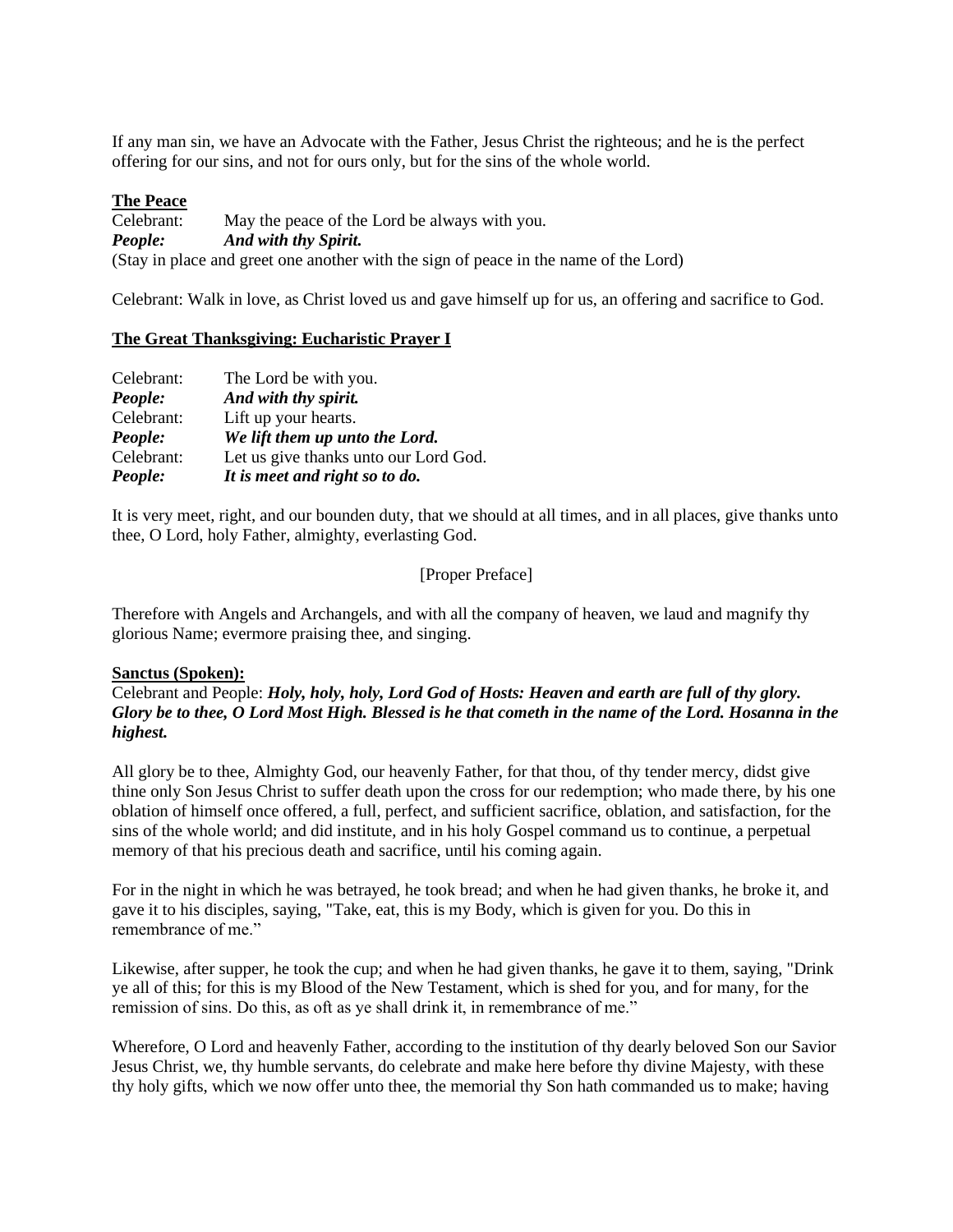in remembrance his blessed passion and precious death, his mighty resurrection and glorious ascension; rendering unto thee most hearty thanks for the innumerable benefits procured unto us by the same.

And we most humbly beseech thee, O merciful Father, to hear us; and, of thy almighty goodness, vouchsafe to bless and sanctify, with thy Word and Holy Spirit, these thy gifts and creatures of bread and wine; that we, receiving them according to thy Son our Savior Jesus Christ's holy institution, in remembrance of his death and passion, may be partakers of his most blessed Body and Blood.

And we earnestly desire thy fatherly goodness mercifully to accept this our sacrifice of praise and thanksgiving; most humbly beseeching thee to grant that, by the merits and death of thy Son Jesus Christ, and through faith in his blood, we, and all thy whole Church, may obtain remission of our sins, and all other benefits of his passion.

And here we offer and present unto thee, O Lord, our selves, our souls and bodies, to be a reasonable, holy, and living sacrifice unto thee; humbly beseeching thee that we, and all others who shall be partakers of this Holy Communion, may worthily receive the most precious Body and Blood of thy Son Jesus Christ, be filled with thy grace and heavenly benediction, and made one body with him, that he may dwell in us, and we in him.

And although we are unworthy, through our manifold sins, to offer unto thee any sacrifice, yet we beseech thee to accept this our bounden duty and service, not weighing our merits, but pardoning our offences, through Jesus Christ our Lord; By whom, and with whom, in the unity of the Holy Ghost, all honor and glory be unto thee, Almighty Father, now and forever. *Amen.*

Celebrant: And now, as our Savior Christ hath taught us, we are bold to say:

Celebrant and People: *Our Father, who art in heaven, hallowed be Thy name. Thy kingdom come, Thy will be done, on earth as it is in heaven. Give us this day our daily bread. And forgive us our trespasses, as we forgive those who trespass against us. And lead us not into temptation, but deliver us from evil. For Thine is the kingdom, and the power, and the glory, forever and ever. Amen.*

### **The Breaking of the Bread**

Celebrant: Christ our Passover is sacrificed for us. *People: Therefore let us keep the feast.*

## **Agnus Dei (Spoken)**

Celebrant and People: *O Lamb of God, that takest away the sins of the world, have mercy upon us. O Lamb of God, that takest away the sins of the world, have mercy upon us. O Lamb of God, that takest away the sins of the world, grant us thy peace.*

Celebrant and People (spoken): *We do not presume to come to this thy Table, O merciful Lord, trusting in our own righteousness, but in thy manifold and great mercies. We are not worthy so much as to gather up the crumbs under thy Table. But thou art the same Lord whose property is always to have mercy. Grant us therefore, gracious Lord, so to eat the flesh of thy dear Son Jesus Christ, and to drink his blood, that we may evermore dwell in him, and he in us. Amen.*

Celebrant: Behold the Lamb of God. Behold Him that takest away the sins of the world. *People: Lord I am not worthy that thou shouldst come under my roof, but speak the word only and my soul shall be healed.*

## **Communion**